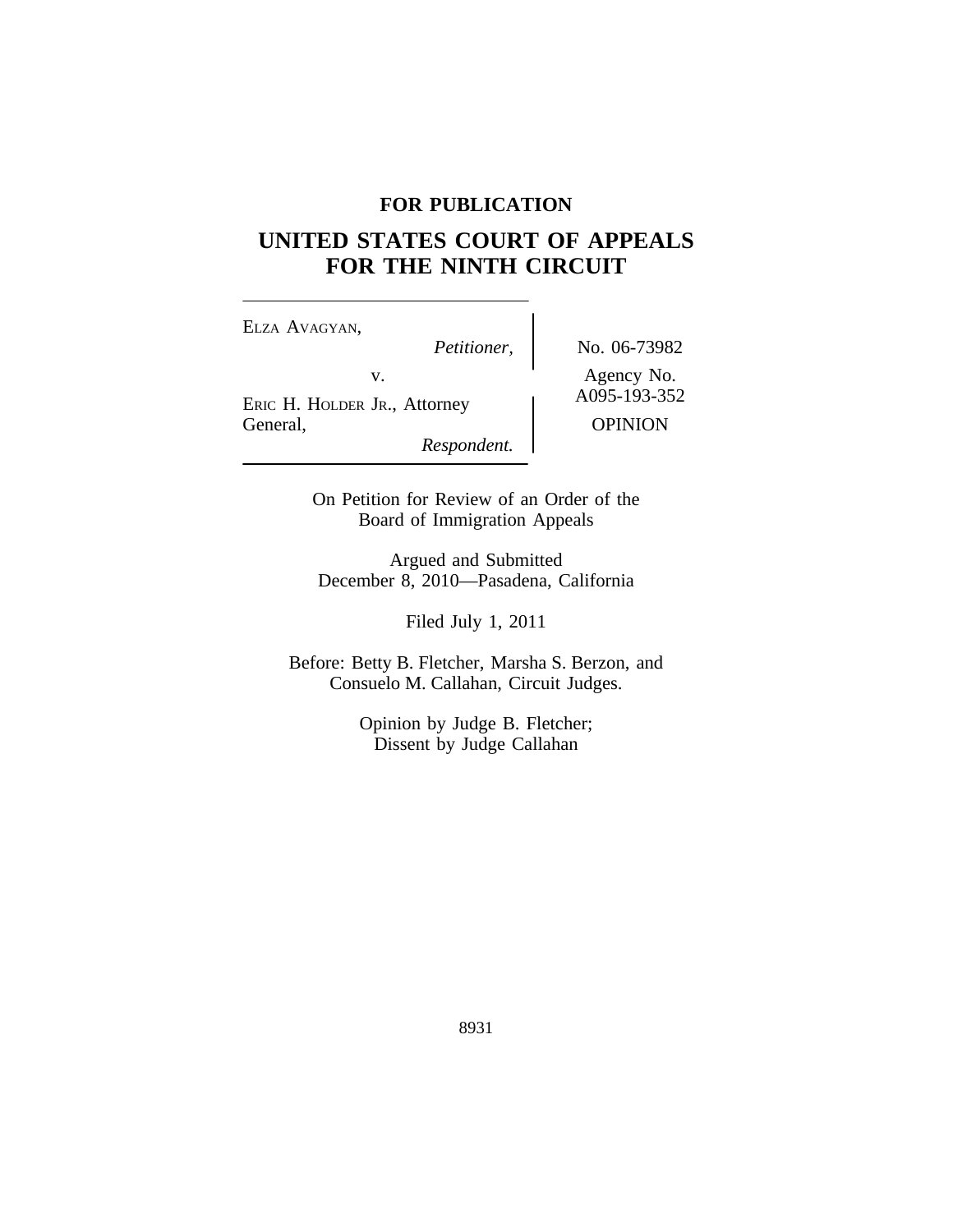# **COUNSEL**

Artem M. Sarian, Esq., Glendale, California, for the petitioner.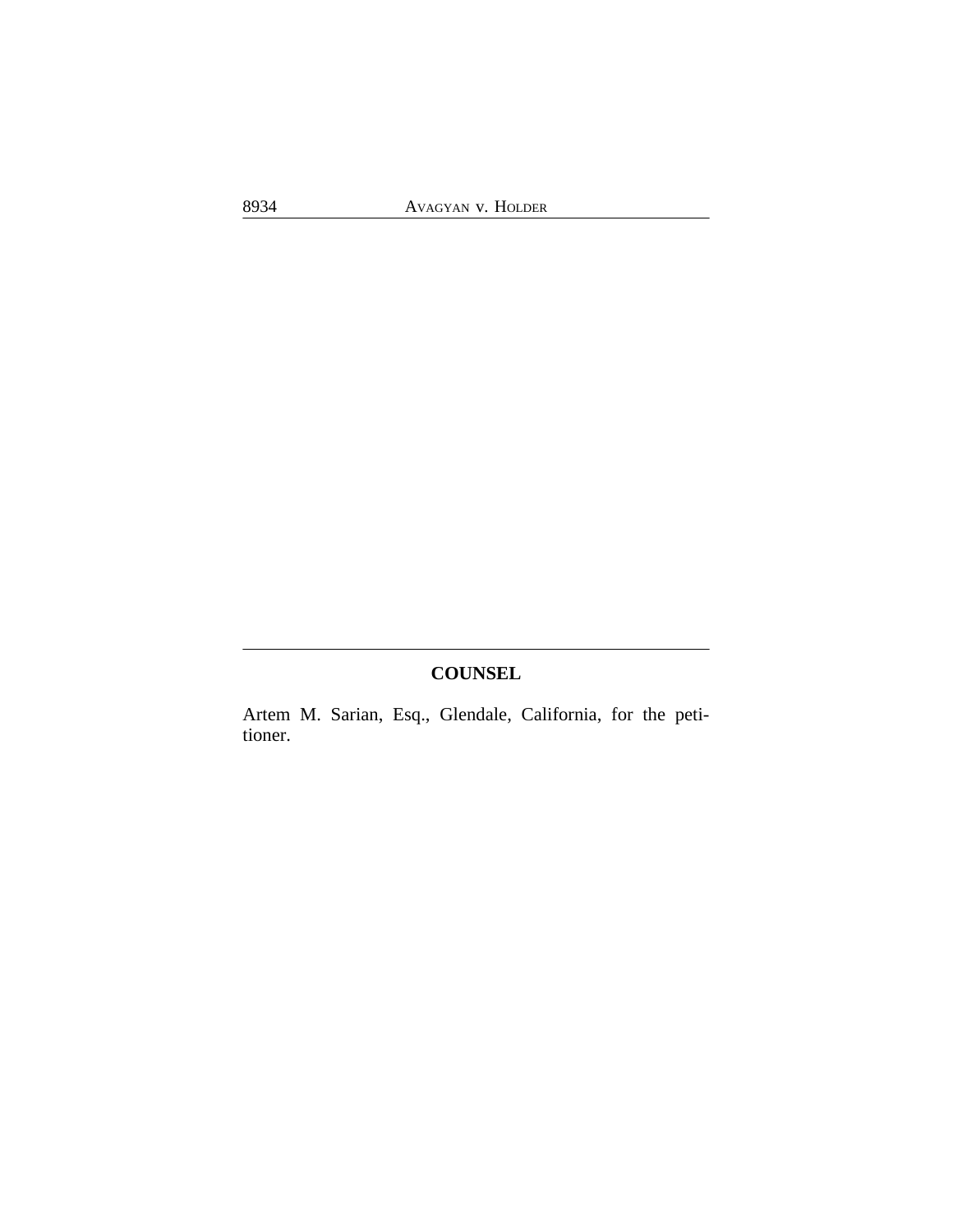Edward John Duffy, United States Department of Justice, Office of Immigration Litigation, Washington, D.C., for the respondent.

### **OPINION**

### B. FLETCHER, Circuit Judge:

Elza Avagyan petitions for review of the Board of Immigration Appeals's (BIA's) denial as untimely of her motion to reopen removal proceedings to apply for adjustment of status, on account of ineffective assistance of counsel. We have jurisdiction under 8 U.S.C. § 1252(a)(2)(D). *See De Martinez v. Ashcroft*, 374 F.3d 759, 761 (9th Cir. 2004). The denial of a motion to reopen is reviewed for abuse of discretion. *Id.* We grant the petition for review and remand to the BIA for further proceedings consistent with this opinion.

### **I.**

Avagyan, a seventy-one year old native of Turkmenistan and a citizen of Armenia, came to the United States on a visitor's visa in March 2001. She overstayed her visa and filed an application for asylum and withholding of removal on October 16, 2001, stating that she had been persecuted in Armenia due to her political activities. The INS charged Avagyan with removal on January 2, 2002.**<sup>1</sup>** Avagyan's daughter, Naira Vartanyan, has lived in the United States since 1989, and became a naturalized United States citizen on March 28, 2003.

In April 2002, Avagyan retained Ron Martinez (a notario)**<sup>2</sup>**

<sup>&</sup>lt;sup>1</sup><sup>t</sup>The INS ceased to exist in 2003, and most of its functions were transferred to the Department of Homeland Security" and Immigration and Customs Enforcement. *See*, *e.g.*, *Morales-Izquierdo v. Gonzales*, 486 F.3d 484, 489 n.7 (9th Cir. 2007).

<sup>&</sup>lt;sup>2</sup>The term "notario" or "notary" in our immigration case law refers to individuals who either (a) hold themselves out as immigration law experts,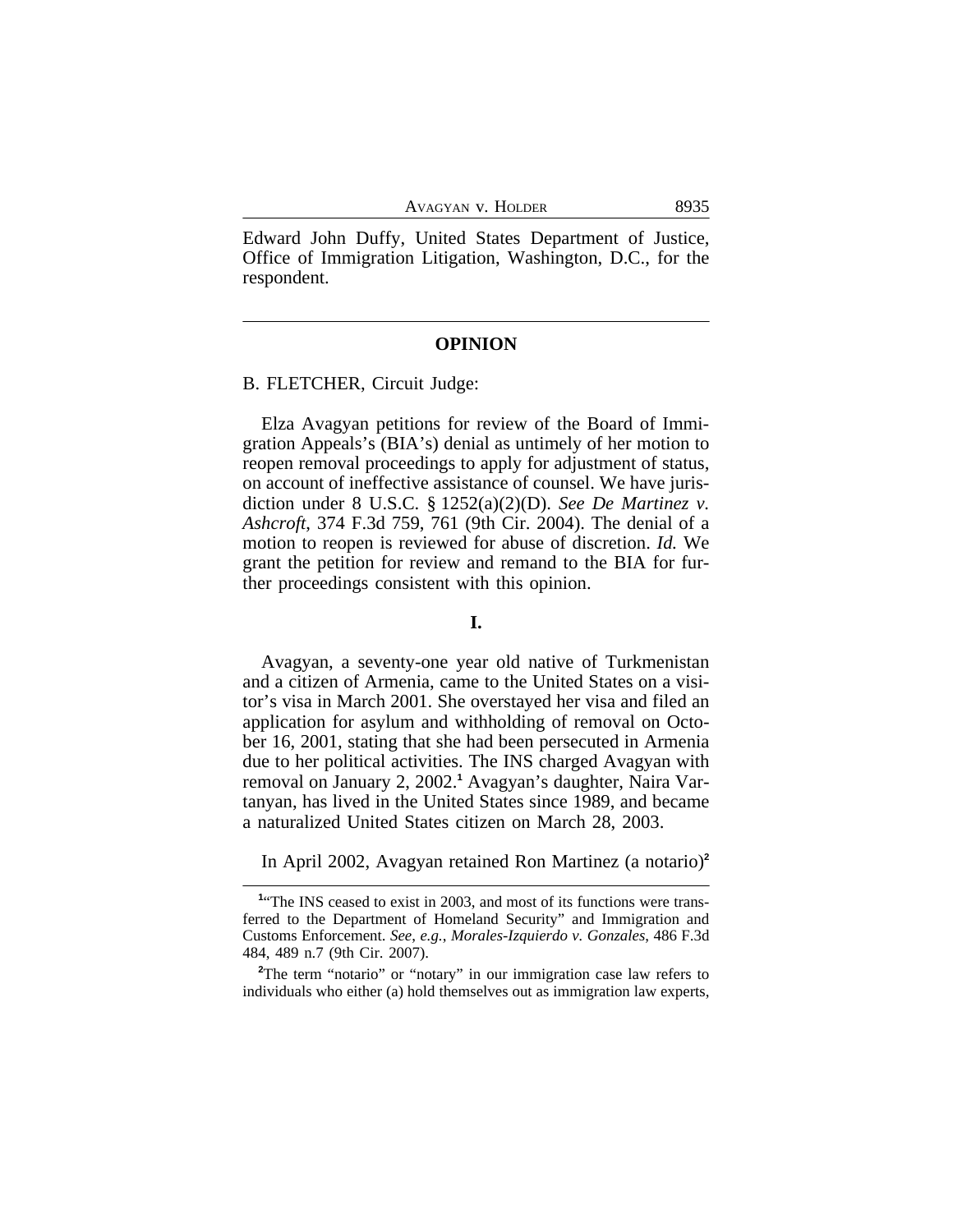| 8936 | AVAGYAN V. HOLDER |
|------|-------------------|
|      |                   |

and Joel Spence (an attorney) to represent her. Avagyan communicated primarily with Martinez, who told her that Spence would represent her for \$2000. Avagyan first met Spence at a removal hearing on April 16, 2002. He did not ask her any questions about her case. The Immigration Judge (IJ) set Avagyan's removal hearing for November 5, 2003.

Avagyan had no contact with Spence between April 16, 2002 and November 3, 2003; during that time, she met Martinez once, for the sole purpose of paying him \$750 in attorney's fees. On November 3, 2003, two days before Avagyan's scheduled hearing, she met Spence in the foyer of an office building. Spence asked Avagyan whether she had any money and whether she wanted to continue the case. When Avagyan insisted on proceeding with the hearing, Spence instructed her to meet him in court and "be ready." He did not ask any questions about her case, describe the hearing process, help prepare Avagyan to testify, or provide information about asylum law.

Prior to November 3, 2003, Avagyan asked Martinez if Vartanyan, as a United States citizen, could help her stay in the country. Martinez told her that if the IJ denied Avagyan's application for asylum and withholding of removal, then Avagyan could get a green card because of Vartanyan's citizenship. Martinez never informed Avagyan that because she was in removal proceedings, the IJ had exclusive jurisdiction over any applications for adjustment of status. Nor did Martinez inform Avagyan that, even if she had a prima facie valid visa application pending, she would be subject to deportation

even though they are not attorneys; or (b) act as gatekeepers for "appearance attorneys" with limited or no knowledge of their client's case. *See*, *e.g.*, *Mendeza-Mazariegos v. Mukasey*, 509 F.3d 1074, 1077 n.4 (9th Cir. 2007).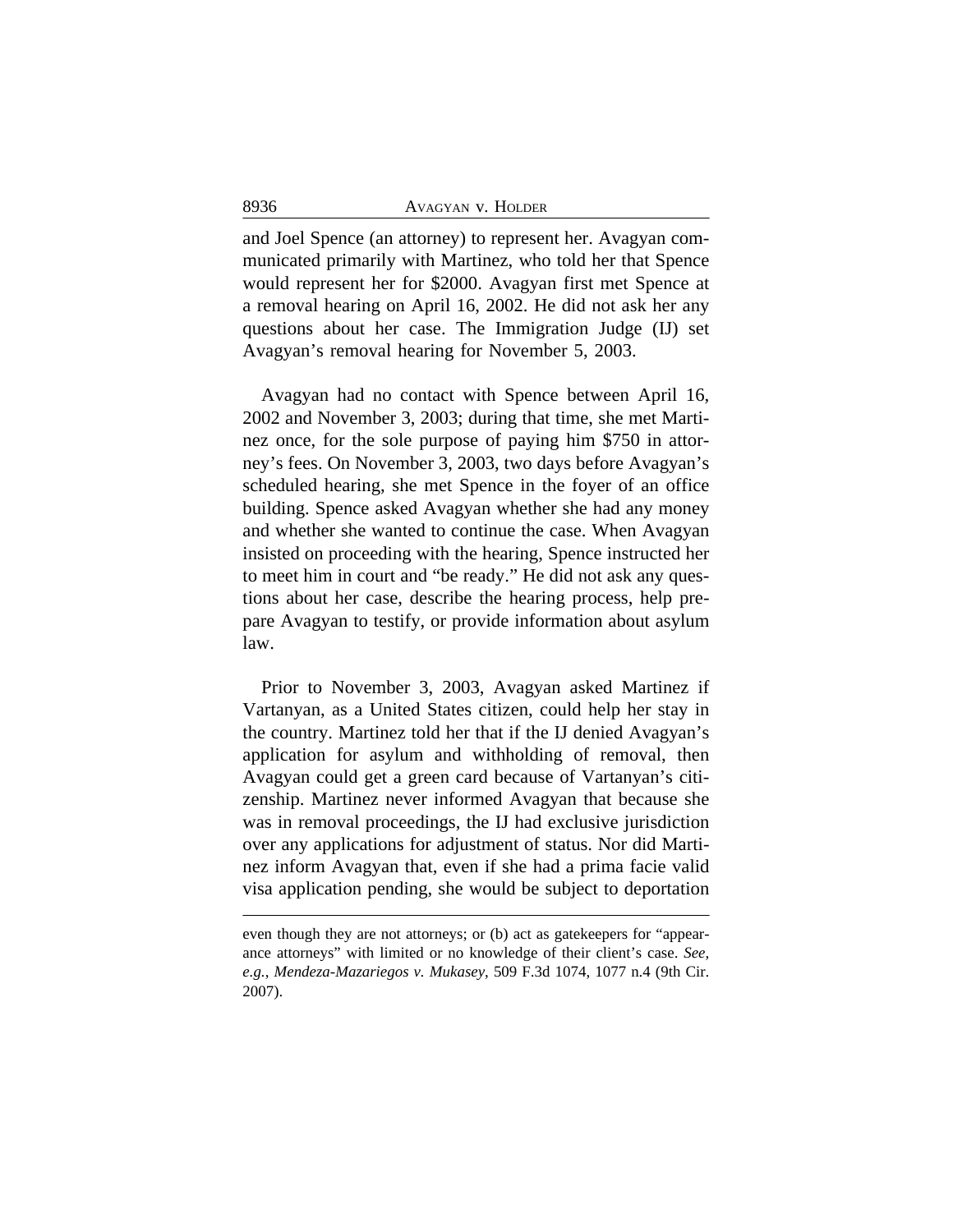| Avagyan v. Holder |  | 8937 |
|-------------------|--|------|
|                   |  |      |

and likely denied the opportunity to apply for adjustment of status if the IJ denied her asylum application.**<sup>3</sup>**

On November 5, 2003, after a hearing, the IJ issued an oral decision denying Avagyan's application for asylum and withholding of removal and ordering her removed to Armenia. After the IJ's decision, Avagyan retained Mr. Gevorg (whom she believed was an attorney specializing in immigration appeals) to file an appeal to the BIA and to file a petition for an immediate relative visa that she believed would, if granted, enable her to apply for adjustment of status. Avagyan filed a notice of appeal on November 24, 2003.

On November 25, 2003, one day after Avagyan appealed the IJ's decision, Vartanyan filed an immediate relative visa petition on Avagyan's behalf. Gevorg told Avagyan that she needed to wait until the petition was approved to apply for adjustment of status. Avagyan did what Gevorg advised: she waited.

The BIA denied Avagyan's appeal on February 11, 2005.

**<sup>3</sup>**An alien who is the parent of a United States citizen is eligible for an immediate relative visa. 8 U.S.C.  $\S$ § 1151(a); 1151(b)(2)(A)(i). In the ordinary case, once the alien's visa has been approved, she may apply for an adjustment of status to lawful permanent resident if she is physically present in the United States and meets other requirements, not relevant here. *See* 8 U.S.C. § 1255(a), (c). If, however, the alien is in removal proceedings, she must file her application for adjustment of status in immigration court. Though the IJ has exclusive jurisdiction over the application for adjustment of status, the United States Bureau of Citizenship and Immigration Services (USCIS—formerly part of INS) has exclusive jurisdiction to adjudicate the visa petition. *See* 8 C.F.R. §§ 245.2(a), 1245.2(a)(1)(i). Accordingly, if an alien in removal proceedings may be eligible for adjustment of status but does not yet have an approved visa petition, she may request a continuance of removal proceedings while USCIS adjudicates the visa petition. *Dawoud v. BIA*, 561 F.3d 31, 33 n.1 (1st Cir. 2009). Typically, the IJ will continue removal proceedings until USCIS adjudicates the visa petition. Oral Argument at 7:30-8:45 (counsel for petitioner); 20:30-20:45 (counsel for Government).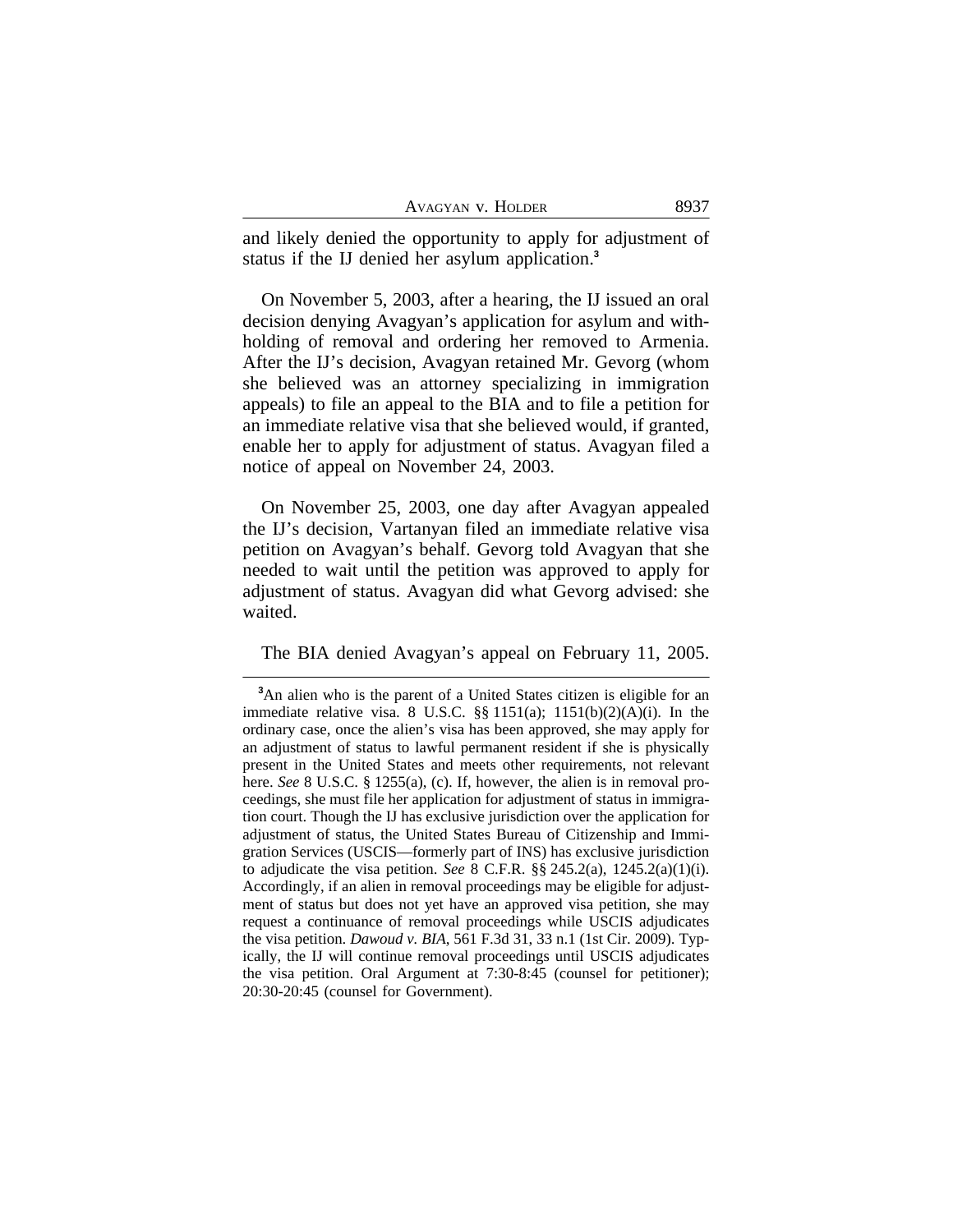| 8938 | AVAGYAN V. HOLDER |
|------|-------------------|
|      |                   |

Significantly, the BIA did not specifically inform Avagyan that a final order of removal had been entered. The order said, in its entirety: "The Board affirms, without opinion, the results of the decision below. The decision below, therefore, is the final agency determination."

Prior to December 2005, Avagyan consulted with present counsel, who, on December 1, 2005, entered a notice of appearance and requested Avagyan's immigration file to review. Counsel was given access to the file at the immigration court on January 4, 2006. On January 17, 2006, he reviewed the file with Avagyan and informed her that Spence, Martinez, and Gevorg had rendered ineffective assistance. He also informed Avagyan that Gevorg was not an attorney. On March 16, 2006, Avagyan, through counsel, informed Spence of the allegations against him. Spence did not reply. On March 27, 2006, Avagyan filed a complaint against Spence with the state bar.

On April 5, 2006 (eighty-five days after reviewing her file with present counsel), Avagyan filed a motion to reopen with the BIA, claiming that Spence, Martinez, and Gevorg rendered ineffective assistance of counsel. Specifically, Avagyan alleged that Spence and Martinez rendered ineffective assistance in preparing her asylum and withholding of removal claims. Further, she alleged that Spence, Martinez, and Gevorg failed to advise her that she needed to file a visa petition and application for adjustment of status before her removal proceedings concluded.

On July 17, 2006, the BIA denied the motion as untimely. The Board held that Avagyan had complied with the requirements of *Matter of Lozada*, 19 I. & N. Dec. 637 (BIA 1988),**<sup>4</sup>**

**<sup>4</sup>***Lozada* requires a petitioner seeking to reopen based on a claim of ineffective assistance of counsel to:

<sup>1)</sup> submit an affidavit explaining his agreement with former counsel regarding his legal representation, 2) present evidence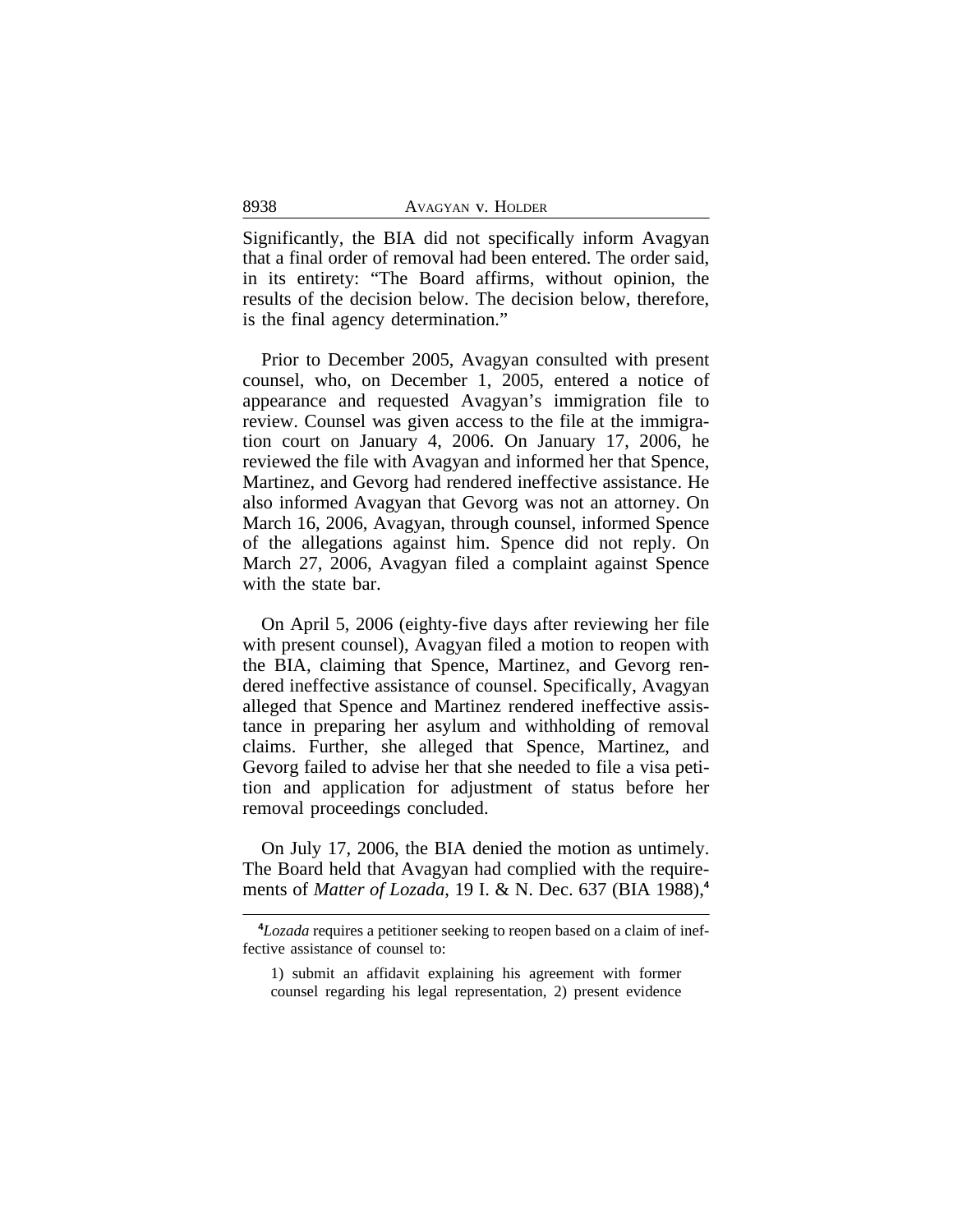| Avagyan v. Holder | 8939 |
|-------------------|------|
|-------------------|------|

but found that Avagyan "ha[d] not acted with due diligence" and "failed to explain her 14 ½ month delay in filing her present motion following the Board's dismissal of her appeal." The Board noted that the motion to reopen was filed two and a half years after the end of Spence's representation, and concluded that Avagyan "knew what documents were submitted by [Spence] into evidence before the Immigration Judge." It stated that Avagyan "fails [to] explain the delay in seeking new counsel if she was dissatisfied with the representation that she had previously obtained." The BIA did not, however, specifically address Avagyan's diligence with respect to her claim that prior counsel ineffectively advised her on adjustment of status. Avagyan timely petitioned for review.

### **II.**

**[1]** "Although there is no Sixth Amendment right to counsel in a deportation proceeding, the due process guarantees of the Fifth Amendment 'still must be afforded to an alien petitioner.' " *Mohammed v. Gonzales*, 400 F.3d 785, 793 (9th Cir. 2005) (quoting *Singh v. Ashcroft*, 367 F.3d 1182, 1186 (9th Cir. 2004)). This court has long recognized that "[i]neffective assistance of counsel in a deportation proceeding is a denial of due process under the Fifth Amendment if the proceeding was so fundamentally unfair that the alien was prevented from reasonably presenting his case." *Ray v. Gonzales*, 439 F.3d 583, 587 (9th Cir. 2006) (quoting *Lopez v. INS*, 775 F.3d 1015, 1017 (9th Cir. 1985)); *see also Maravilla Maravilla v. Ashcroft*, 381 F.3d 855, 858 (9th Cir. 2004); *Iturribarria v.*

that prior counsel has been informed of the allegations against her and given an opportunity to respond, 3) either show that a complaint against prior counsel was filed with the proper disciplinary authorities or explain why no such complaint was filed.

*Iturribarria v. INS*, 321 F.3d 889, 900 (9th Cir. 2003). Although, as a general rule, petitioners must comply with *Lozada*, failure to do so "is not necessarily fatal to a motion to reopen." *Castillo-Perez v. INS*, 212 F.3d 518, 525 (9th Cir. 2000).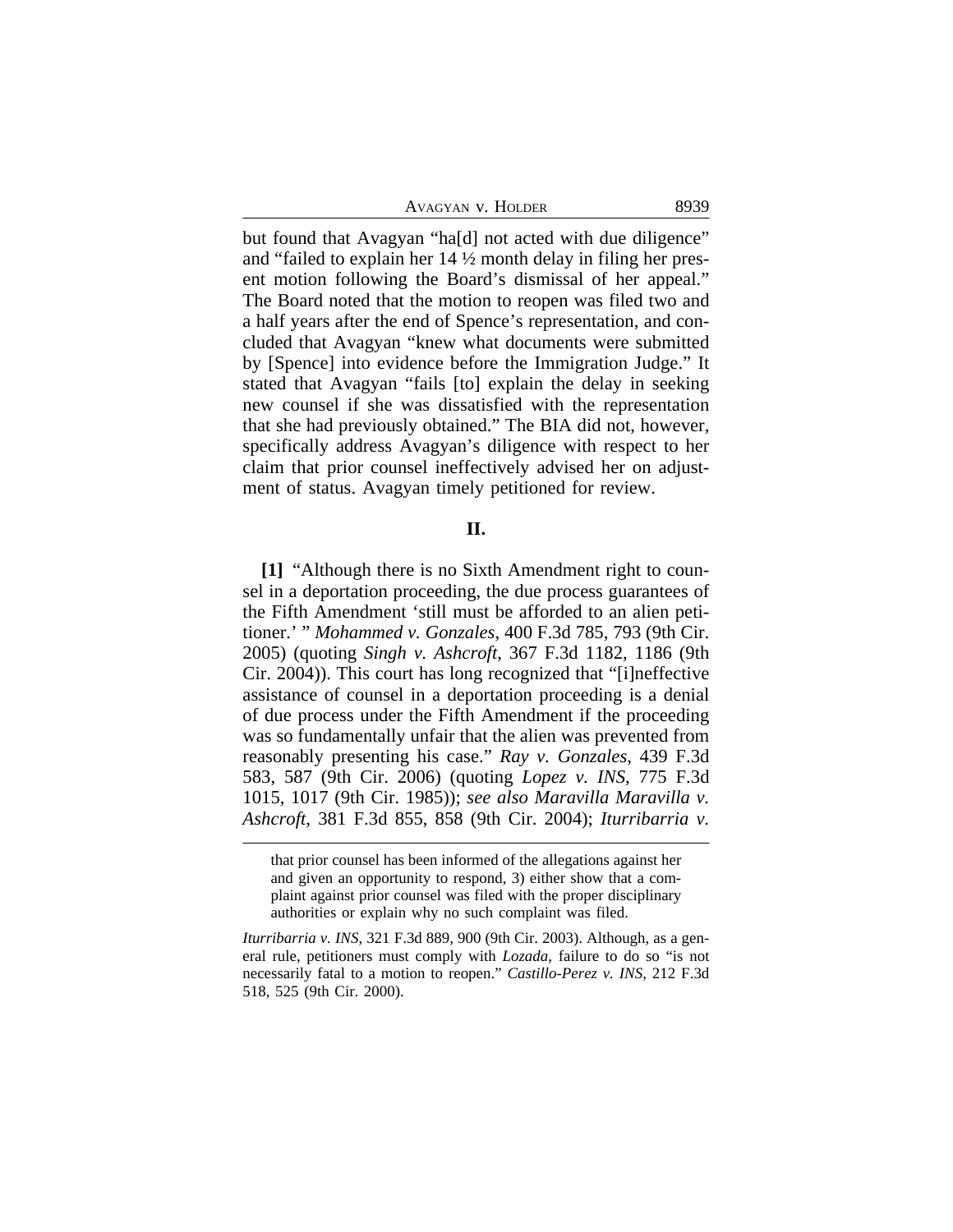*INS*, 321 F.3d 889, 899 (9th Cir. 2003); *Ortiz v. INS*, 179 F.3d 1148, 1153 (9th Cir. 1999). If the ineffective assistance of an alien's counsel prevents him from timely filing a motion to reopen, counsel has prevented the alien from reasonably presenting his case and denied him due process. Consequently, we "recognize[ ] equitable tolling of deadlines and numerical limits on motions to reopen . . . during periods when a petitioner is prevented from filing because of a deception, fraud, or error, as long as the petitioner acts with due diligence in discovering the deception, fraud or error." *Iturribarria*, 321 F.3d at 897.

The Government argues that recent Supreme Court decisions "have called sharply into question" the ability of aliens in removal proceedings to invoke equitable tolling based on ineffective assistance of counsel. Relying on *Wallace v. Kato*, 549 U.S. 384 (2007), and *Lawrence v. Florida*, 549 U.S. 327 (2007), the Government argues that because an alien in removal proceedings has no constitutional right to counsel, she cannot "assert a due process-based claim of ineffective assistance founded on her counsel's alleged failures in removal proceedings."

A three-judge panel cannot reconsider or overrule circuit precedent unless "an intervening Supreme Court decision undermines an existing precedent of the Ninth Circuit, and both cases are closely on point." *Norita v. N. Mariana Islands*, 331 F.3d 690, 696 (9th Cir. 2003) (emphasis removed, quoting *United States v. Gay III*, 967 F.2d 322, 327 (9th Cir. 1992)); *see also Miller v. Gammie*, 335 F.3d 889, 900 (9th Cir. 2003) (en banc) (holding that a higher court decision is controlling when it "undercut[s] the theory or reasoning underlying the prior circuit precedent in such a way that the cases are clearly irreconcilable"). We conclude that neither *Wallace* nor *Lawrence* undermine our existing precedent in this area, particularly in light of the Supreme Court's recent decision in *Holland v. Florida*, 130 S. Ct. 2549 (2010).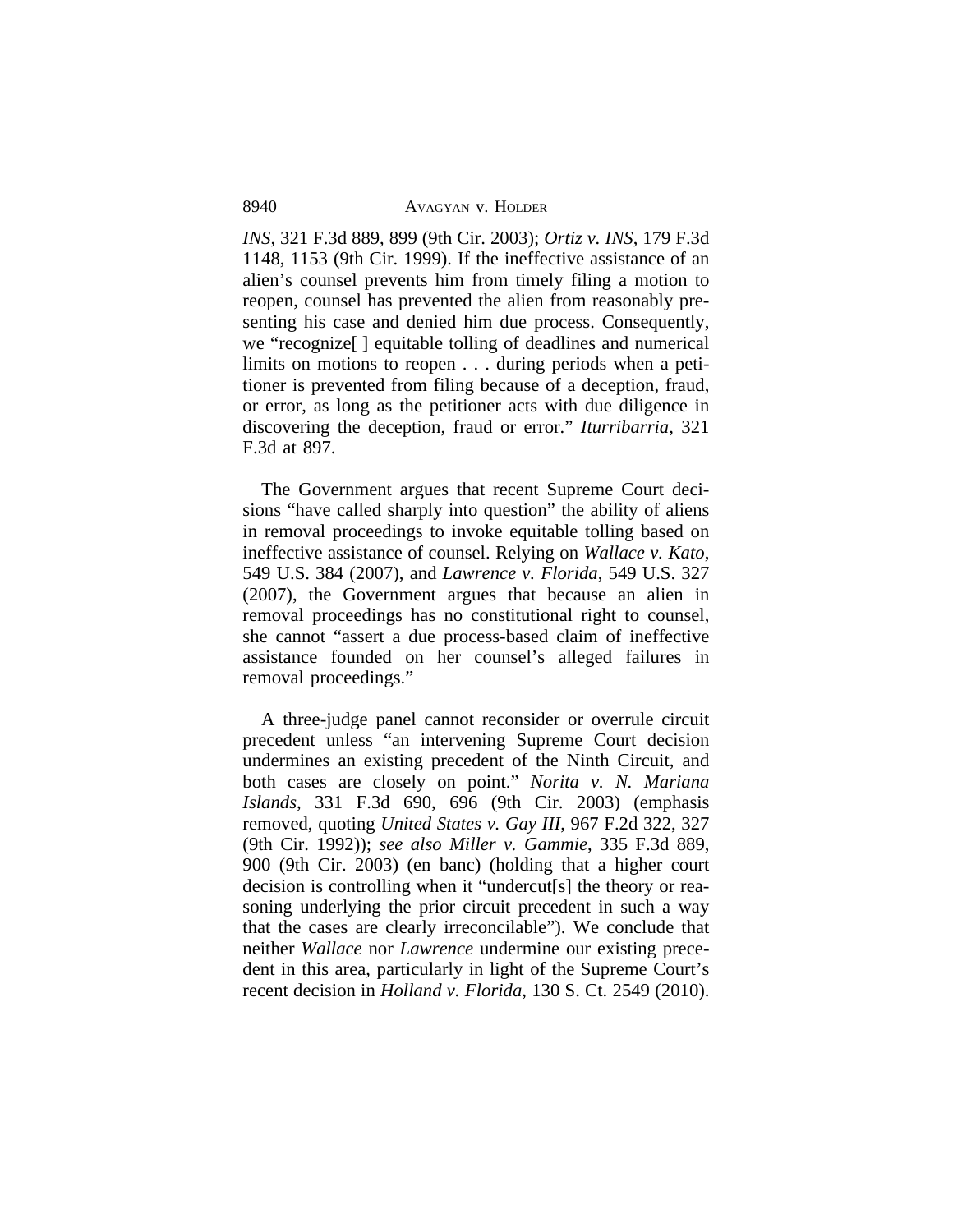| Avagyan v. Holder | 8941 |
|-------------------|------|
|-------------------|------|

*Wallace* and *Lawrence* are "on point" only to the extent that they reiterate that equitable tolling is a remedy to be applied in exceptional circumstances. *Wallace* responded to the argument that the statute of limitations for a federal false arrest claim should be equitably tolled so long as petitioner was defending his criminal case in state court by noting that "[e]quitable tolling is a rare remedy to be applied in an unusual circumstances, not a cure-all for an entirely common state of affairs." 549 U.S. at 396. *Lawrence* held that "[a]ttorney miscalculation is simply not sufficient to warrant equitable tolling, particularly in the postconviction context where prisoners have no constitutional right to counsel." 549 U.S. at 336-37 (citing *Coleman v. Thompson*, 501 U.S. 722, 756-57 (1991)).**<sup>5</sup>** Neither case even considered whether individuals who have no constitutional right to counsel are *categorically precluded* from invoking equitable tolling on the basis of ineffective assistance of counsel, and thus are not "clearly irreconcilable" with our equitable tolling jurisprudence. *Miller*, 355 F.3d at 900.

The Supreme Court's decision in *Holland* further supports our conclusion that equitable tolling is based on considerations of fundamental fairness that apply regardless of whether petitioner has a constitutional right to counsel. *Holland* concluded that federal courts could equitably toll the

**<sup>5</sup>**The pages cited in *Coleman* establish that a prisoner has no right to counsel "to appeal a state collateral determination of his claims of trial error." 501 U.S. at 756-57. *Holland* reiterated that *Coleman* was a "case about federalism." 130 S. Ct. at 2533 (quoting *Coleman*, 501 U.S. at 726). Thus, *Coleman* considered "whether *federal* courts may excuse a petitioner's failure to comply with a *state court's* procedural rules." 130 S. Ct. at 2563. *Holland* explained that "[e]quitable tolling, by contrast, asks whether federal courts may excuse a petitioner's failure to comply with *federal* timing rules, an inquiry that does not implicate a state court's interpretation of state law." *Id. Coleman* is similarly irrelevant to equitable tolling in immigration cases, which concerns whether a federal executive agency and federal courts may excuse petitioner's failure to comply with federal timeliness rules.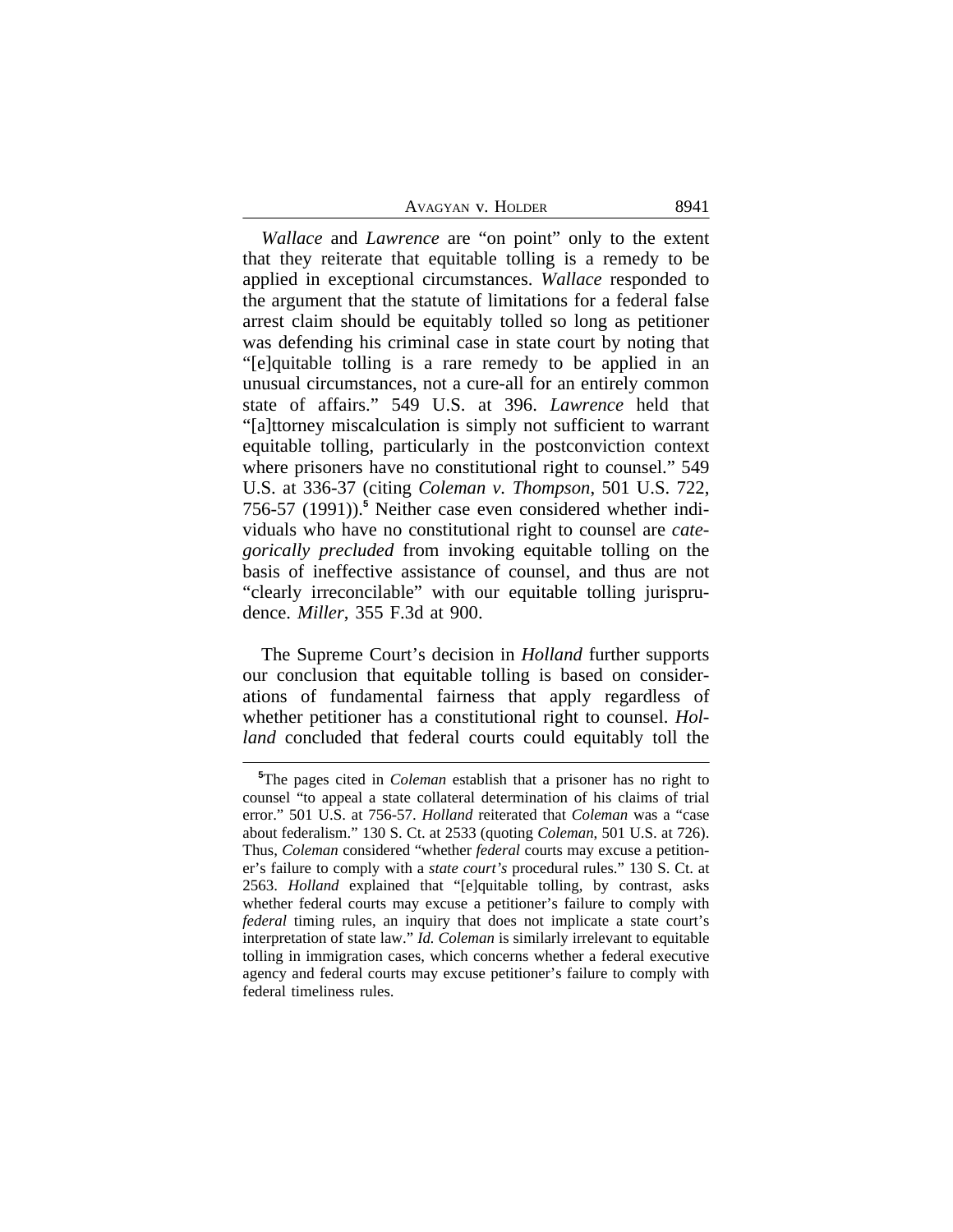statute of limitations for filing a habeas petition under 28 U.S.C. § 2254 because petitioner's attorney failed to satisfy professional standards of care. 130 S. Ct. at 2563-64. The Court held that "at least sometimes, professional misconduct . . . [could] amount to egregious behavior and create an extraordinary circumstance that warrants equitable tolling." *Id.* Conspicuously absent from the majority opinion in *Holland* is any suggestion that equitable tolling is only warranted when petitioner has a constitutional right to counsel — even though, like individuals in immigration proceedings, state prisoners do not have a constitutional right to counsel when mounting collateral attacks upon the judgment of a state court. *See Pennsylvania v. Finley*, 481 U.S. 551, 555 (1986). Two justices dissented in *Holland*, and did so on the ground that when an individual has no constitutional right to counsel, he is "out of luck" if his counsel files an appeal too late. 130 S. Ct. at 2571 (Scalia, J., dissenting, joined by Thomas, J.). The *Holland* majority also specifically distinguished *Lawrence* as a case involving "a garden variety claim of excusable neglect" that did not create extraordinary circumstances justifying equitable tolling. 130 S. Ct. at 2564 (citation omitted).

**[2]** We conclude that neither *Wallace* nor *Lawrence* undermines our application of equitable tolling to late-filed motions to reopen removal proceedings. *Holland* establishes even if a litigant is not constitutionally entitled to counsel, principles of equity can justify tolling a limitations period where counsel's behavior is sufficiently egregious.

### **III.**

We next consider whether the BIA abused its discretion in holding that Avagyan is not entitled to equitable tolling because she failed to exercise due diligence in discovering the fraud or error that prevented her from timely filing a motion to reopen. *See Socop-Gonzalez v. INS*, 272 F.3d 1176, 1187 (9th Cir. 2001) (en banc). The BIA abuses its discretion when its decision is "arbitrary, irrational, or contrary to law."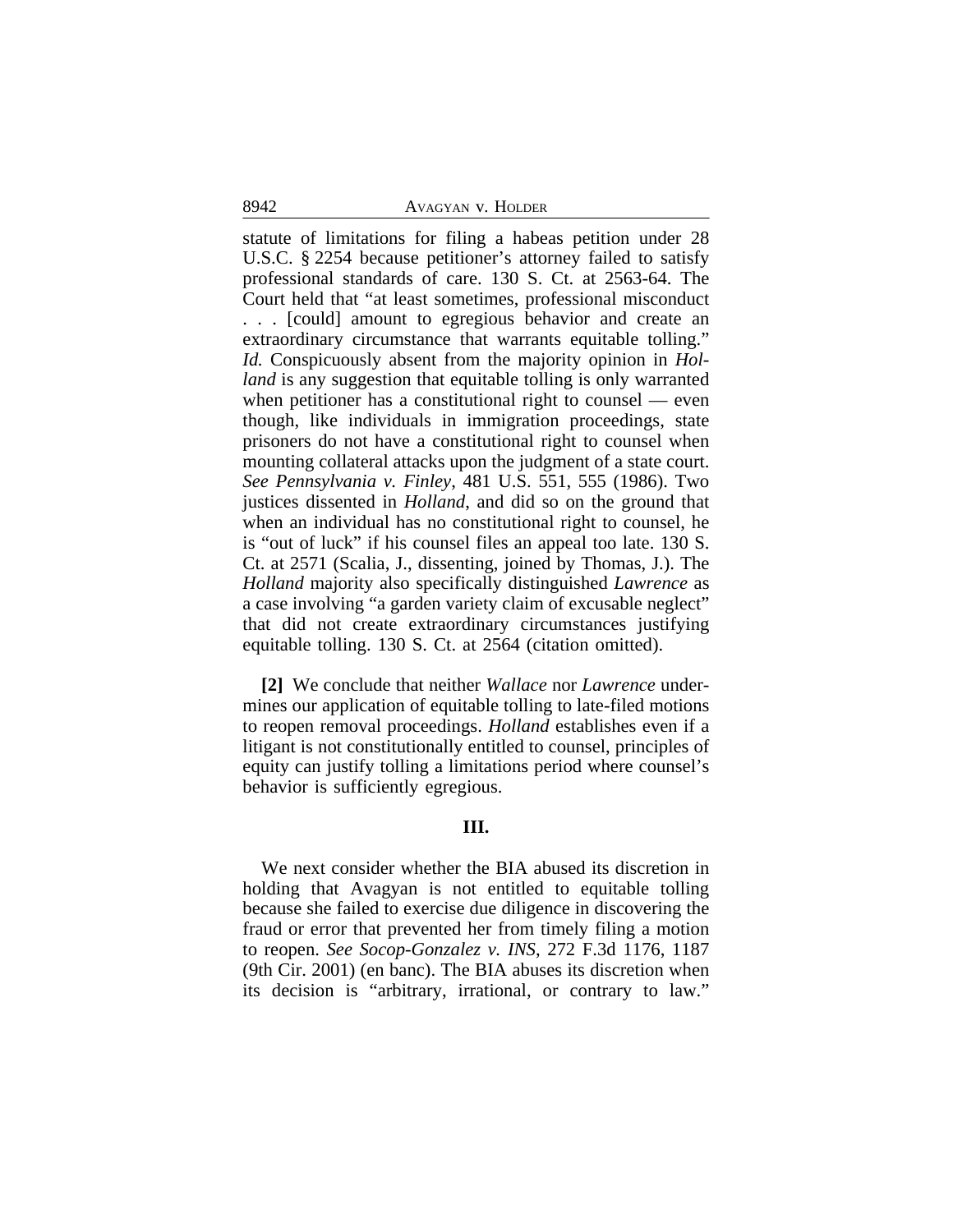*Ontiveros-Lopez v. INS*, 213 F.3d 1121, 1124 (9th Cir. 2000) (citation omitted).

The BIA and this court are under an affirmative obligation to "accept as true the facts stated in [petitioner's] affidavit in ruling upon his motion to reopen unless [we find] those facts to be inherently unbelievable." *Ghahremani v. Gonzales*, 498 F.3d 993, 999 (9th Cir. 2007) (quoting *Maroufi v. INS*, 772 F.2d 597, 600 (9th Cir. 1985)). Because the BIA made no finding that the facts alleged in Avagyan's affidavit are inherently unbelievable, we accept them as true and undisputed. *Id.*

A.

A motion to reopen must generally be filed "within ninety days of the date of entry of a final administrative order of removal." 8 U.S.C.  $\S 1229a(c)(7)(C)(i)$ . A motion filed beyond that deadline is untimely, unless subject to equitable tolling. To reiterate, a petitioner is entitled to equitable tolling of the deadline "during periods when a petitioner is prevented from filing because of a deception, fraud, or error, as long as petitioner acts with due diligence in discovering the deception, fraud or error." *Iturribarria*, 321 F.3d at 897. We do not require petitioner to act with the "maximum diligence possible" — only "due" or "reasonable" diligence. *Cf. Souliotes v. Evans*, 622 F.3d 1173, 1175, 1178 (9th Cir. 2010) (describing the due diligence standard for habeas petitions in 28 U.S.C. § 2244(d)(1)(D)); *Wims v. United States*, 225 F.3d 186, 190 n.4 (2d. Cir. 2000) (describing the due diligence standard in 28 U.S.C. § 2255(4)).

Our review of petitioner's diligence must be fact-intensive and case-specific, assessing the reasonableness of petitioner's actions in the context of his or her particular circumstances. *Rodriguez-Lariz v. INS*, 282 F.3d 1218, 1225 (9th Cir. 2002). We recognize that alien petitioners are often in "an extremely vulnerable position as the subjects of pending deportation proceedings." *Id*. Furthermore, "[t]he proliferation of immigra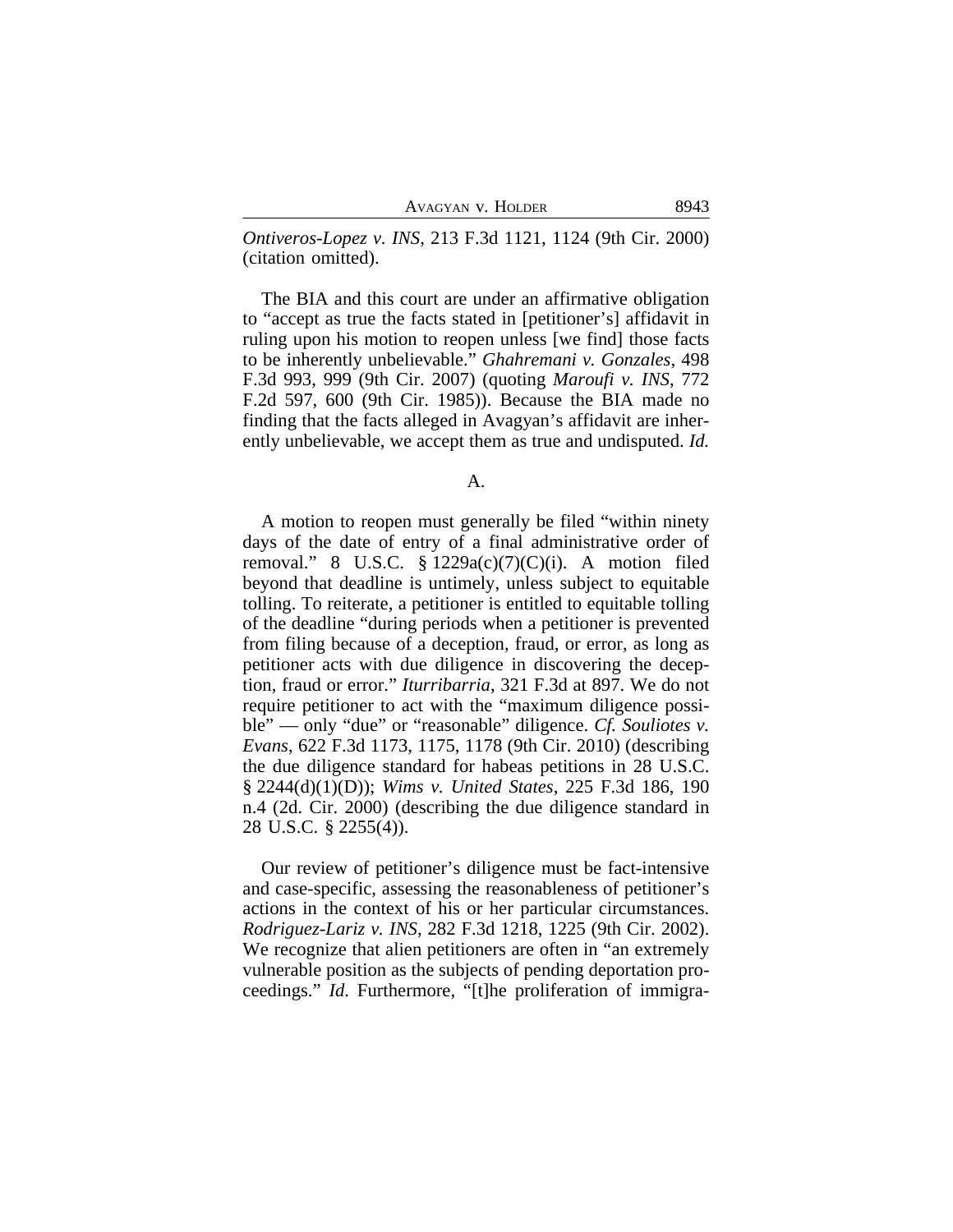tion laws and regulations has aptly been called a labyrinth that only a lawyer could navigate." *Biwot v. Gonzales*, 403 F.3d 1094, 1098 (9th Cir. 2005). We cannot penalize individuals in such circumstances for reasonably relying on the advice of counsel, even if that counsel turns out to have been incompetent or predatory. *Iturribarria*, 321 F.3d at 899; *Rodriguez-Lariz*, 282 F.3d at 1225.

**[3]** In order to assess whether petitioner exercised due diligence, we consider three issues. First, we determine if (and when) a reasonable person in petitioner's position would suspect the specific fraud or error underlying her motion to reopen. *See Ghahremani*, 498 F.3d at 999; *Singh v. Gonzales*, 491 F.3d 1090, 1096 (9th Cir. 2007); *Albillo-De Leon v. Gonzales*, 410 F.3d 1090, 1100 (9th Cir. 2005). Second, we ascertain whether petitioner took reasonable steps to investigate the suspected fraud or error, or, if petitioner is ignorant of counsel's shortcomings, whether petitioner made reasonable efforts to pursue relief. *See Ghahremani*, 498 F.3d 996-97; *Ray*, 439 F.3d at 589 n.5. Typically, an alien is diligent if he continues to pursue relief and relies on the advice of counsel as to the means of obtaining that relief. *See, e.g, Mejia-Hernandez v. Holder*, 633 F.3d 818, 824-25 (9th Cir. 2011); *Ray*, 439 F.3d at 589 n.5; *id.* at 590. Third, we assess when the tolling period should end; that is, when petitioner definitively learns of the harm resulting from counsel's deficiency, or obtains "vital information bearing on the existence of his claim." *Albillo-De Leon*, 410 F.3d at 1100; *Fajardo*, 300 F.3d at 1022; *see also Socop-Gonzalez*, 272 F.3d at 1194. In many cases, this occurs when the alien obtains a complete record of his immigration proceedings and is able to review that information with competent counsel.**<sup>6</sup>** *See Ghahremani*, 498 F.3d

<sup>&</sup>lt;sup>6</sup>It is an open question whether the tolling period extends until the alien complies with the requirements of *Lozada*, 19 I. & N. Dec. 637, or whether the time during which an alien is diligently working to comply with *Lozada* should be counted against the ninety days normally given to file a motion to reopen. *See Valeriano v. Gonzales*, 474 F.3d 669, 672 n.3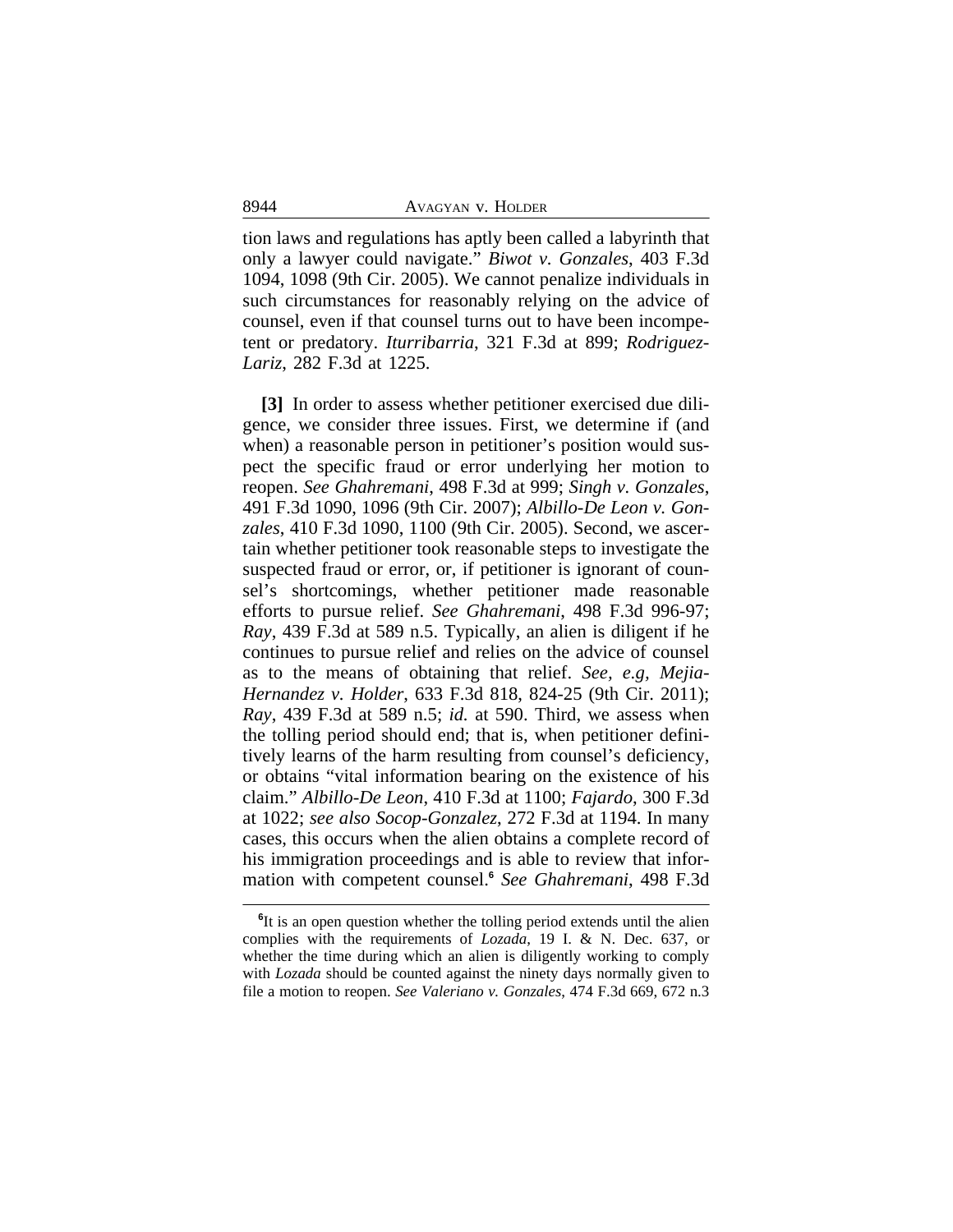at 997, 999; *Singh*, 491 F.3d at 1096; *Albillo-De Leon*, 410 F.3d at 1100; *Iturribaria*, 321 F.3d at 899; *Fajardo*, 300 F.3d at 1022.

B.

Avagyan's motion to reopen alleges two distinct forms of ineffective assistance, each of which provides an independent ground to reopen her removal proceedings. First, she alleges that Spence and Martinez were deficient in preparing her asylum claim for the removal hearing. If the BIA granted Avagyan's motion to reopen on this ground, Avagyan would be permitted to introduce evidence that was unavailable at the removal hearing because of Spence's and Martinez's deficient representation. Second, Avagyan alleges that Spence, Martinez, and Gevorg gave her erroneous advice on adjustment of status. If the BIA granted Avagyan's motion to reopen on this ground, it would permit her to submit an application for adjustment of status to the IJ, and request that the IJ continue her removal hearing until USCIS adjudicated her visa application.**<sup>7</sup>** We independently assess Avagyan's diligence with respect to each claim.

## 1. *Counsel's Ineffective Preparation of Asylum Claim*

**[4]** We hold that, under the circumstances, Avagyan first had reason to suspect Spence's and Martinez's deficient performance with respect to her asylum petition when the BIA

<sup>(9</sup>th Cir. 2007); *see also Ray*, 439 F.3d at 589 n.5 (implying that filing a complaint with the state bar was part of petitioner's due diligence). Because we conclude that Avagyan filed her motion to reopen within ninety days of first suspecting prior counsels' deficiencies with respect to her adjustment of status claim, we need not resolve the issue at this time.

<sup>&</sup>lt;sup>7</sup>The IJ's decision to continue removal proceedings is discretionary. 8 C.F.R. § 1003.29. We review an IJ's denial of a continuance for abuse of that discretion. *See*, *e.g.*, *Ahmed v. Holder*, 569 F.3d 1009, 1012 (9th Cir. 2009).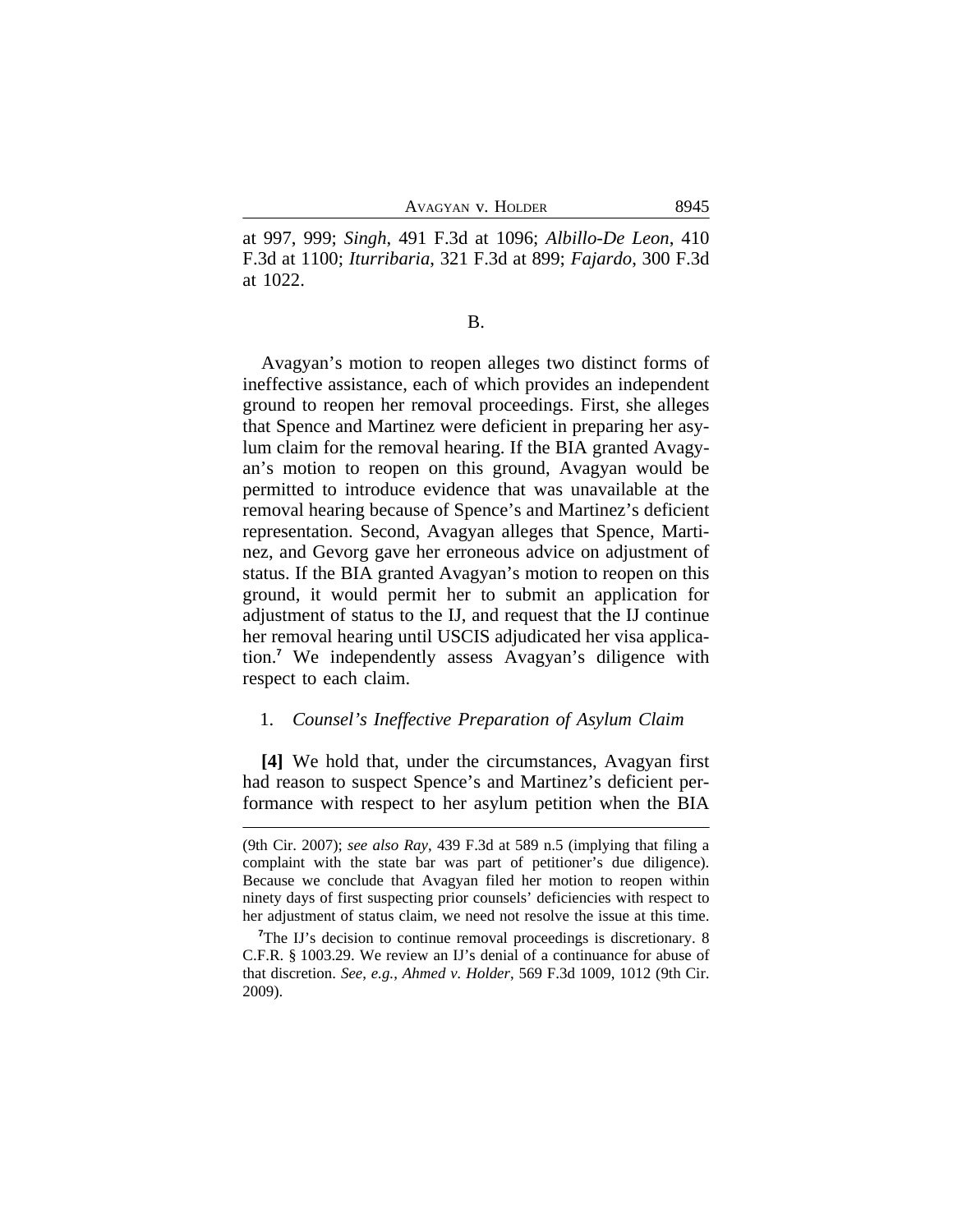denied her appeal in February 2005. *See Rodriguez-Lariz*, 282 F.3d at 1225 (holding that petitioners were on notice of counsel's deficient representation when they received denial of a motion for reconsideration, prepared by counsel). Avagyan's appeal to the BIA focused exclusively on the merits of her asylum petition, and its denial would have put a reasonable person in Avagyan's position on notice that something was wrong with Spence's and Martinez's preparation for the removal hearing.**<sup>8</sup>** Accordingly, we measure Avagyan's diligence from that date.

**[5]** Apparently, after February 2005, Avagyan took no affirmative steps to investigate whether Spence and Martinez adequately prepared her asylum claim. *See Singh*, 491 F.3d at 1097. Further, despite the fact that she had already retained Gevorg, who she thought was an attorney, Avagyan does not claim that she discussed the BIA's denial of her appeal with him and perhaps had been informed that Spence and Martinez had performed adequately, or that there was nothing to be done to remedy their deficiencies, or that Gevorg would correct the error. *Cf. Mejia-Hernandez*, 633 F.3d at 824-25 (holding that petitioner was diligent when, after his motion was denied for lack of a filing fee, he discussed the issue with counsel, who promised to remedy the BIA's mistake); *Rodriguez-Lariz*, 282 F.3d at 1225 (holding that petitioners did not lack diligence when, after receiving a denial of their appeal to the BIA, they relied on counsel's advice that filing a motion to reopen would be in their best interests). There-

<sup>&</sup>lt;sup>8</sup>Contrary to the dissent's suggestion, Dissent at 8951, the denial of an appeal does not necessarily put an alien on notice of counsel's every deficiency. *See, e.g. Sun v. Mukasey*, 555 F.3d 802, 803, 805-06 (9th Cir. 2009) (recognizing that petitioner was not aware of prior counsels' errors until she received notice of an interview for adjustment of status based on her VAWA petition and retained new counsel, notwithstanding the fact that the BIA denied her asylum appeal two years prior); *Singh*, 491 F.3d at 1096 (stating that petitioner became suspicious of counsel's fraud a few weeks after the BIA denied his appeal, when friends suggested that he seek new counsel).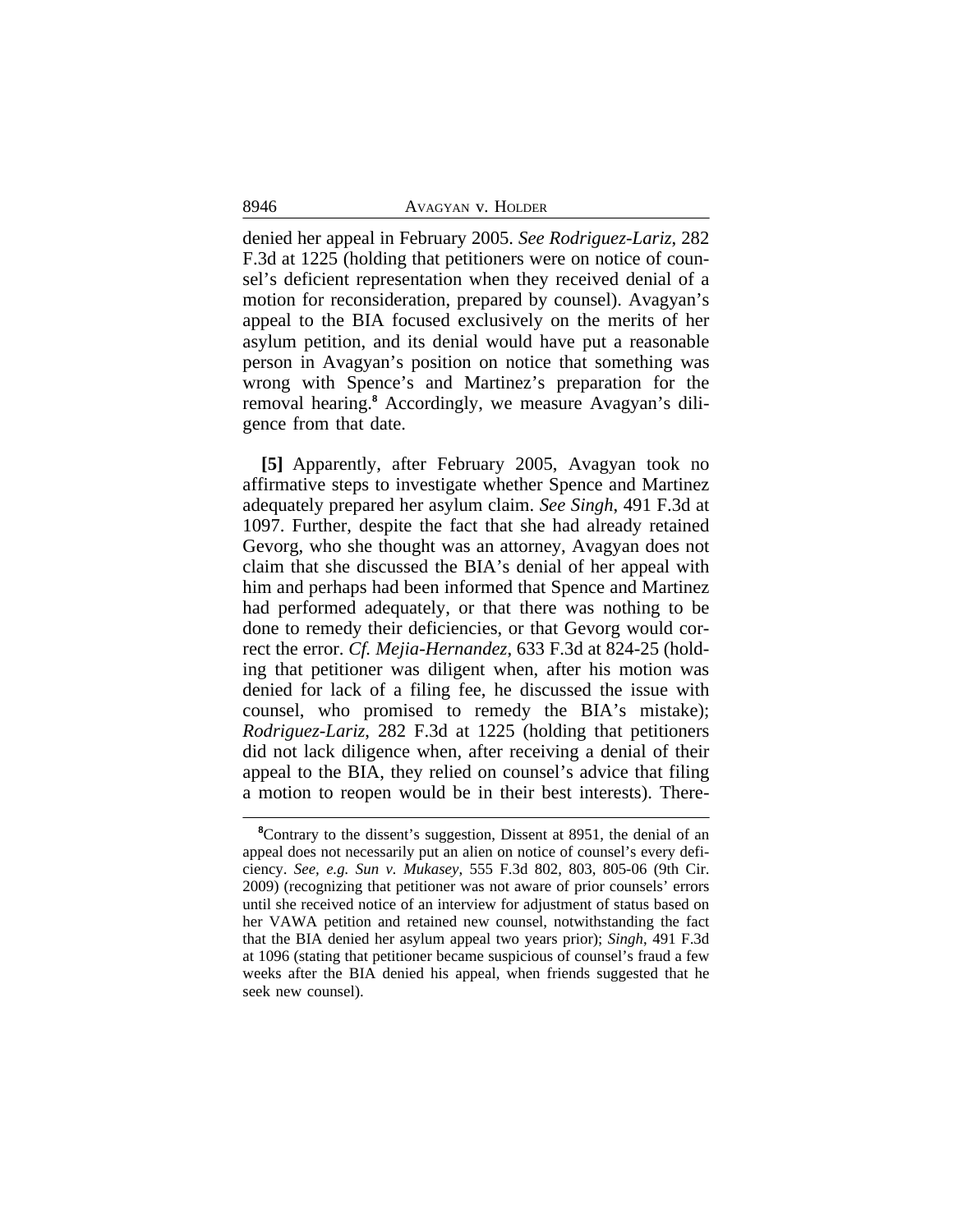| AVAGYAN V. HOLDER | 8947 |
|-------------------|------|
|-------------------|------|

fore, we hold that the BIA did not abuse its discretion when it concluded that Avagyan did not act with due diligence with respect to her claim that Spence and Martinez provided ineffective assistance of counsel in preparing her asylum petition. Avagyan's motion to reopen was untimely with respect to that claim.

### 2. *Counsel's Incompetent Advice on Adjustment of Status*

It is unclear whether the BIA even considered whether Avagyan exercised due diligence with respect to her adjustment of status claim. Though the BIA recognized that Avagyan claimed Spence, Martinez, and Gevorg gave her incorrect advice on adjustment of status, its discussion of Avagyan's diligence focused almost exclusively on the lapse of time between when Avagyan should have known about the Spence's deficiencies in preparing her asylum claim for hearing and when she filed a motion to reopen.

**[6]** The BIA abuses its discretion when it denies petitioner's claim with no indication that it considered all of the evidence and claims presented by the petition. *See Mohammed*, 400 F.3d at 792. Even if we assume that some of the BIA's more general statements about Avagyan's diligence relate to her adjustment of status claim, the BIA's conclusions are unsupported by the record and contrary to law. The BIA's conclusion that Avagyan "failed to explain the delay" in seeking present counsel is wholly unsupported by the record. As the BIA recognized, Avagyan declared that, after the removal hearing, she retained Gevorg (whom she believed was an attorney), asked him about whether she could become a United States citizen as Vartanyan's relative, and worked with him to file a petition for an immediate relative visa. Gevorg told her that she had to wait until the petition he filed was approved before taking any further action.

**[7]** Avagyan had no reason to doubt Gevorg's advice about the proper procedure for seeking an immediate relative visa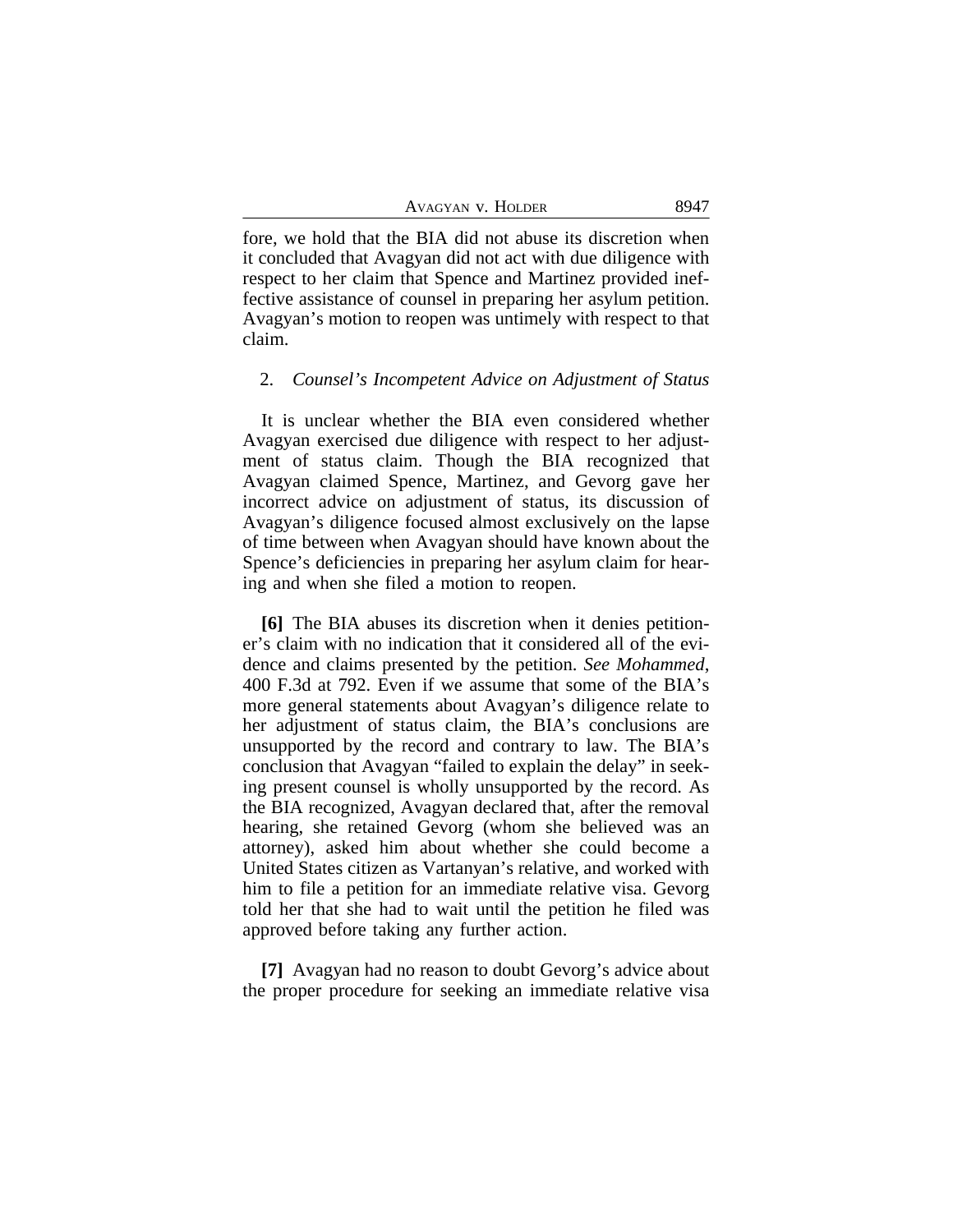and adjustment of status, and no reason to become suspicious that he failed to render competent advice in this respect. *See Sun v. Mukasey*, 555 F.3d 802, 805-06 (9th Cir. 2009) (holding that petitioner, who was told by counsel in 2003 that the courts could afford no relief and she should wait for her VAWA petition to be approved, was entitled to equitable tolling until she retained new counsel in 2006). Specifically, the BIA's denial of her appeal in no way put Avagyan on notice of the fact that she received bad advice about adjustment of status, or that, if she failed to timely reopen her removal proceedings, she would be precluded from applying for adjustment of status. *See id.* at 805. Indeed, a lay person reading the BIA's denial of Avagyan's appeal would not know that a final order of removal had issued, and would certainly not know that such an order rendered all efforts to seek adjustment of status ineffectual. *Cf. Socop-Gonzales*, 272 F.3d at 1182-83 (noting that a letter instructing petitioner to report for deportation on a specific date put him on notice that his attempts to adjust his status after being ordered removed had been unsuccessful).

**[8]** Avagyan asserts that, until she met with current counsel, she was unaware that prior counsel gave her bad advice on adjustment of status. The question is, therefore, whether Avagyan made reasonable efforts to pursue relief until she learned of counsel's ineffectiveness. *Ghahremani*, 498 F.3d at 996-97. We conclude that she did. Avagyan diligently filed a visa petition, and, on counsel's advice, waited approximately a year for it to be approved. Waiting was reasonable under the circumstances.**<sup>9</sup>** Given the long delays in our immigration sys-

<sup>&</sup>lt;sup>9</sup>As other circuits have recognized, "there is no magic period of time no per se rule—for equitable tolling premised on ineffective assistance of counsel." *Wang v. BIA*, 508 F.3d 710, 715 (2d. Cir. 2007). The dissent argues that there must be "some outer limit on equitable tolling." Dissent at 8952. Our precedent establishes the contrary— the length of time does not control our equitable tolling jurisprudence. In *Mejia-Hernandez*, we held that a petitioner who waited for nearly *seven years* was entitled to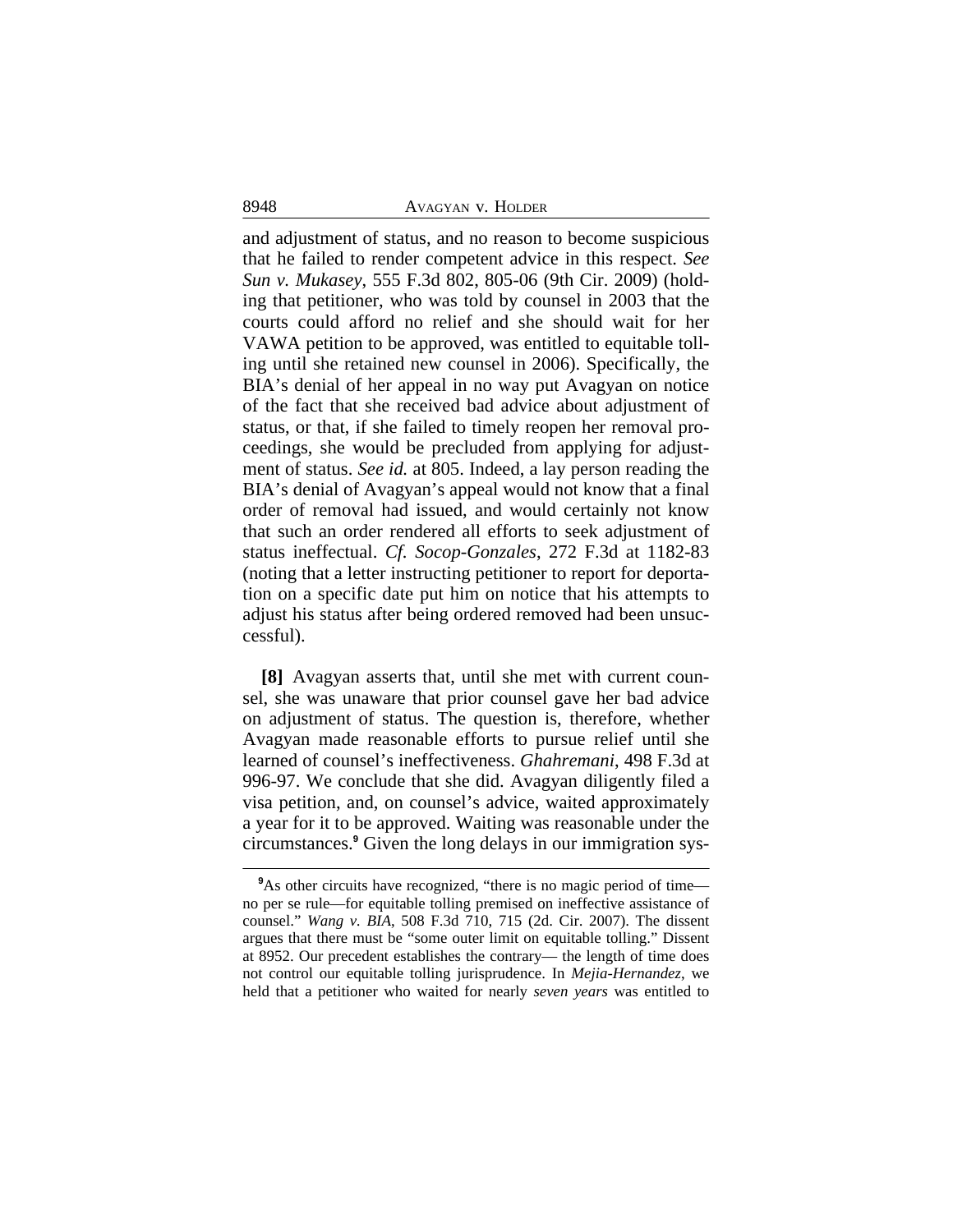tem, a year-long wait for adjudication of a visa application does not evidence a lack of diligence. *See Mejia-Hernandez*, 633 F.3d at 824-25 (holding that petitioner's seven-year long wait for his wife's NACARA claim to be adjudicated was reasonable under the circumstances and did not show lack of due diligence).

**[9]** Once Avagyan learned from her current counsel that Spence, Martinez, and Gevorg were ineffective with respect to her adjustment of status, she acted diligently to obtain and review her file, and comply with the requirements of *Lozada*, 19 I. & N. Dec 637. She did not obtain the "vital information" bearing on the existence of her claim until she reviewed her file with competent counsel, so the limitations period should be tolled until January 17, 2006. Because Avagyan filed her motion to reopen within ninety days of that date, her motion to reopen to apply for adjustment of status was timely. To the extent that the BIA concluded to the contrary, its decision was unsupported by the record, contrary to the law, and an abuse of discretion.

#### **IV.**

Avagyan's story is all too common. Many, many immigrants fall victim to incompetent or fraudulent counsel who extract large sums of money but perform inadequately, or not at all. In recognition, we have long afforded equitable tolling of deadlines and numerical limitations to aliens who are pre-

equitable tolling of the entire period, because waiting was reasonable under the circumstances. *See Mejia-Hernandez*, 633 F.3d at 825 (recognizing that petitioner's wait was "long, but ultimately reasonable"); *see also Sun*, 555 F.3d at 805-06 (equitably tolling the period of more than two years between the BIA's denial of petitioner's appeal and her motion to reopen, when petitioner was waiting, on the advice of counsel, for adjudication of her VAWA petition); *Albillo De-Leon*, 410 F.3d at 1100 (equitably tolling the six months during which petitioner was waiting for a response to his FOIA request).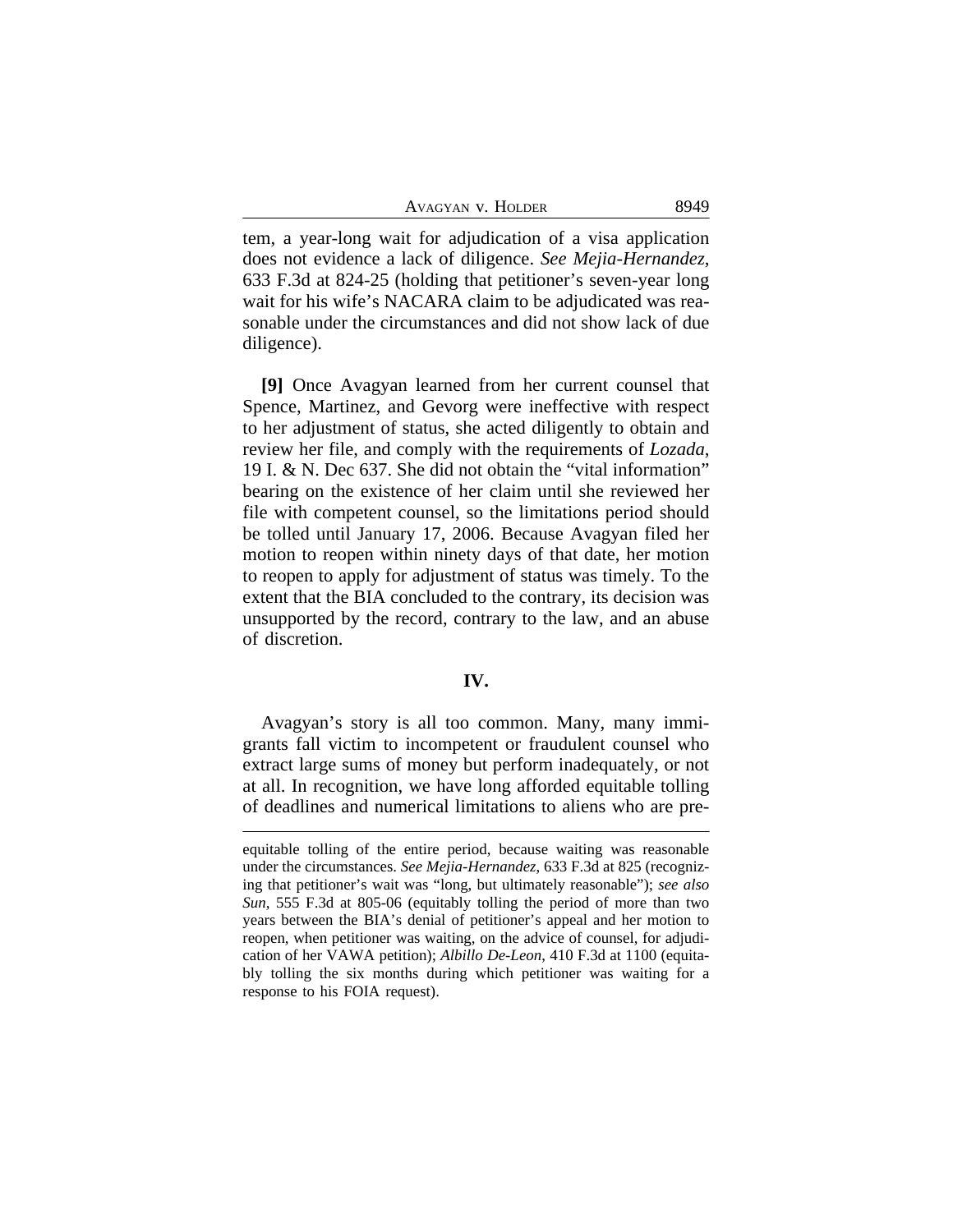vented from timely or adequately filing due to ineffective assistance of counsel. The Supreme Court's decisions in *Wallace* and *Lawrence* do not undermine our equitable tolling jurisprudence, particularly in light of the Court's decision in *Holland.*

We conclude that Avagyan first had reason to became suspicious of counsels' ineffectiveness in preparing her asylum claim after the BIA denied her appeal on February 25, 2005, and did not establish her diligence in discovering counsel's deficiency or continuing to pursue asylum after that date. Thus, we hold that the BIA did not abuse its discretion when it concluded that Avagyan's motion to reopen on this ground was untimely.

Nevertheless, we hold that Avagyan did not have reason to become suspicious of her prior counsels' ineffectiveness in pursuing adjustment of status until she met with her current counsel. Avagyan then, with due diligence, obtained and reviewed her file, and filed a motion to reopen within ninety days of reviewing the file with competent counsel. The BIA abused its discretion in denying as untimely Avagyan's motion to reopen on the grounds of ineffective assistance in applying for adjustment of status.

We grant the petition in part and remand to the BIA with instructions to adjudicate the merits of Avagyan's motion to reopen to apply for adjustment of status. *Fajardo*, 300 F.3d at 1022, n.7. We retain jurisdiction over future appeals in this matter.

## **PETITION GRANTED IN PART and DENIED IN PART. REMANDED. COSTS ARE AWARDED TO THE PETITIONER.**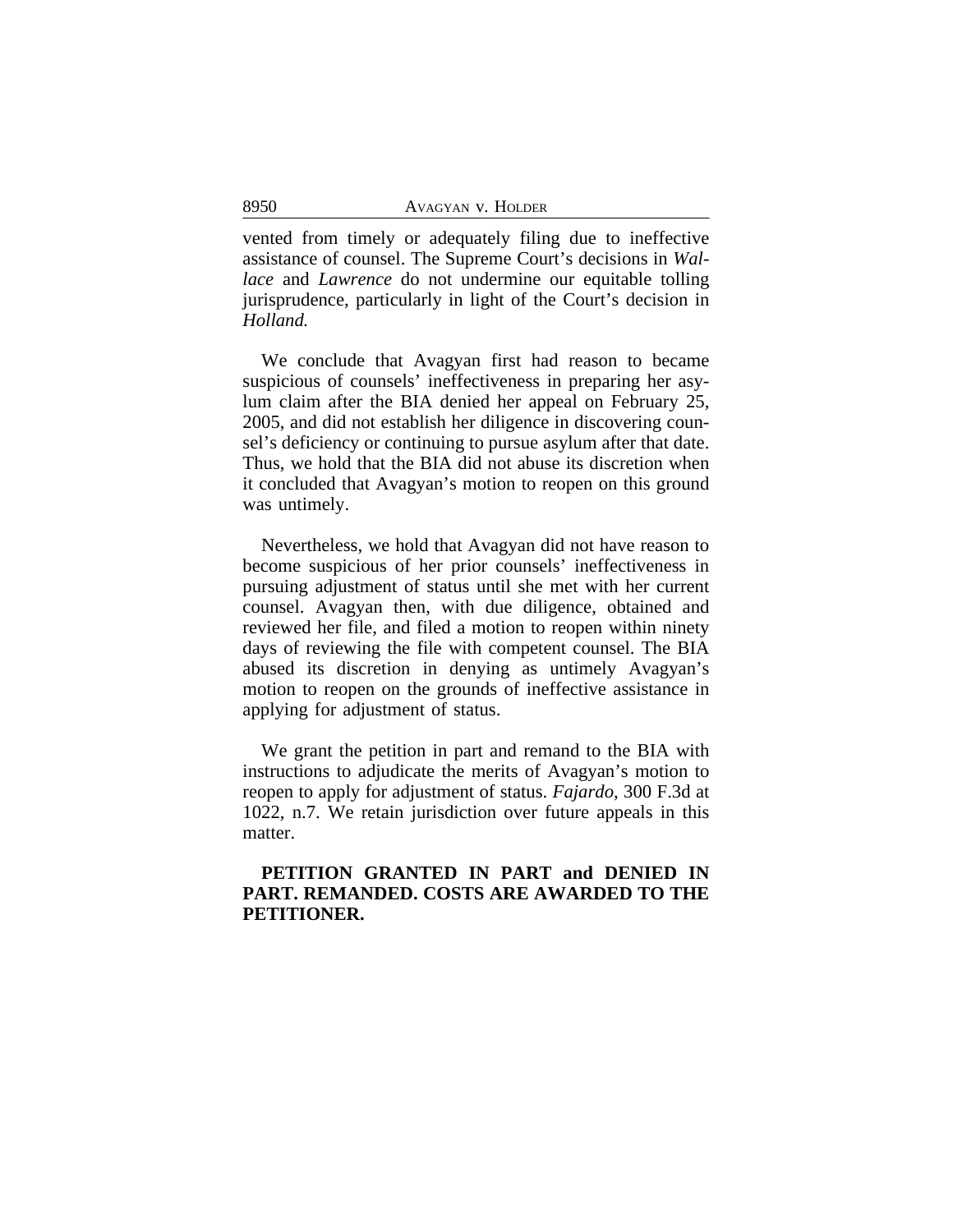### CALLAHAN, Circuit Judge, dissenting:

As the majority recognizes, our review of the BIA's decision is for abuse of discretion. Here, the BIA's determination that Avagyan failed to exercise due diligence was not an abuse of discretion. Accordingly, I respectfully dissent.

Equitable tolling is a rare remedy to be applied only in "extraordinary circumstances," and not to "a garden variety claim of excusable neglect." See *Holland v. Florida*, 130 S.Ct. 2549, 2564 (2010). Even assuming that Avagyan reasonably relied on the alleged ineffective assistance, this does not excuse her failure, under the circumstances presented, to take any action for *ten months* after the BIA denied her appeal before consulting with current counsel.

The majority notes, and I agree, that by the time the BIA denied Avagyan's appeal, Avagyan was on notice that she had received ineffective "representation" from Spence, Martinez and Gevorg about her asylum claim. The BIA could reasonably draw the same conclusion concerning her immediate relative visa petition. Even accepting that Avagyan initially could rely on Gevorg's advice that she needed to wait until her visa petition was approved before applying for adjustment of status, the BIA's order finalizing her removal reasonably put her on notice to question that advice — particularly because the same "lawyer," Gevorge, was helping Avagyan with both her asylum claim and her immediate relative visa petition. *Cf. Sun v. Mukasey*, 555 F.3d 802 (9th Cir. 2009) (petitioner retained two different lawyers, "one to handle her successful [petition under the Violence Against Women Act] and one to handle her unsuccessful efforts to seek relief from removal through asylum"). However, Avagyan did nothing for ten months. Although the BIA may not have been *compelled* to conclude that Avagyan's failure to act reflected a lack of due diligence, the BIA *could* reasonably so conclude.<sup>1</sup>

<sup>&</sup>lt;sup>1</sup>Contrary to the majority's suggestion, there is no evidence that the BIA failed to consider Avagyan's arguments with respect to her adjustment of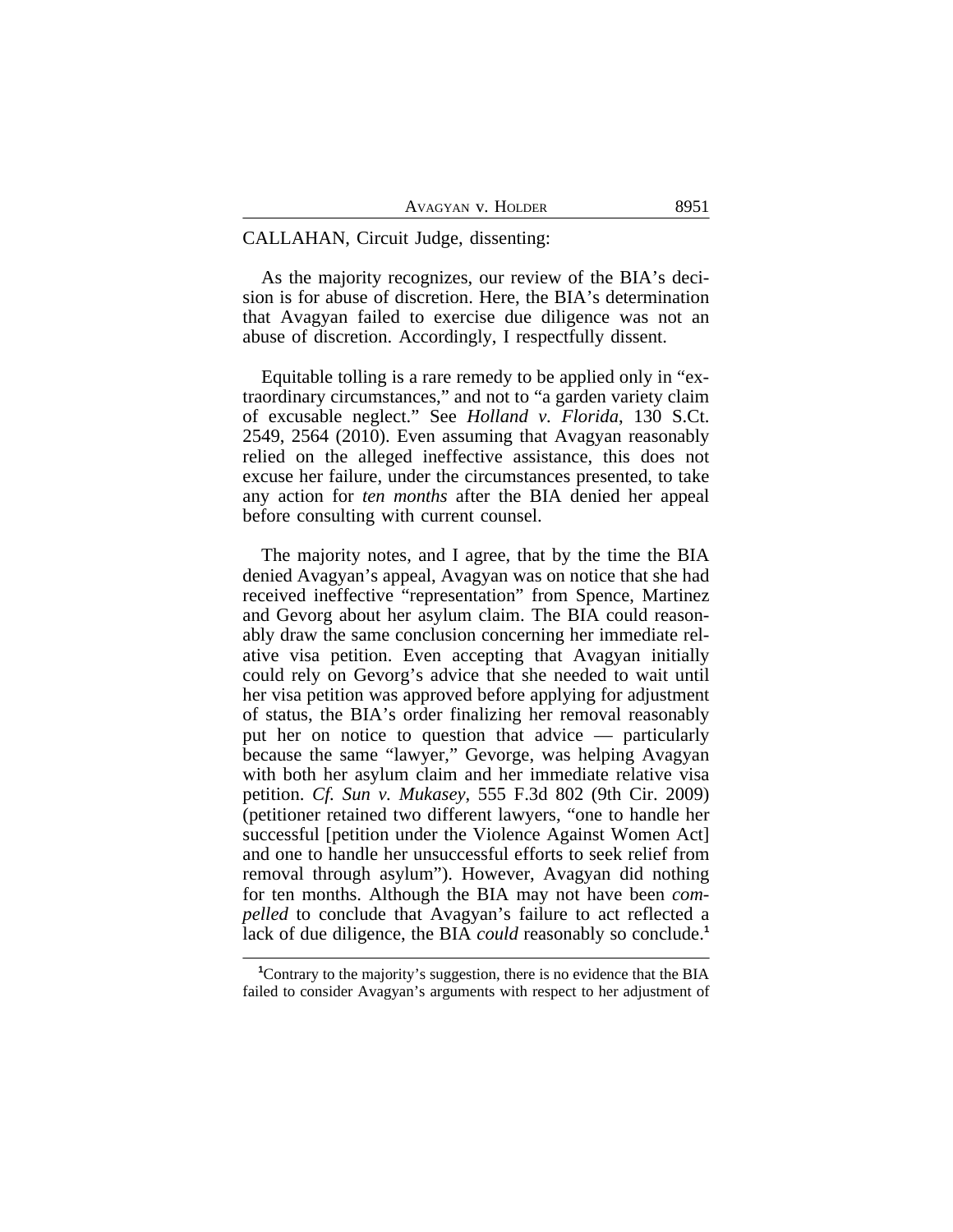Avagyan's case is sympathetic, given her advanced age and her United States citizen daughter. This, however, does not entitle her to relief under the law. Although she was the victim of ineffective assistance from attorneys and others regarding her removal proceedings, there came a time when she had notice of the fraud against her, and was required to act with due diligence. Avagyan did not act promptly; in fact, she failed to act for ten months. The majority's insistence that the BIA was compelled to grant Avagyan relief, does a disservice by suggesting that an immigrant who has received a final order of removal may *simply wait for ten months, without doing anything at all* and still obtain relief.

There must be some outer limit on equitable tolling for filing motions to reopen; otherwise, such motions could be filed indefinitely. Under the circumstances presented here, in light of Avagyan's unexplained inaction for ten months, the BIA's conclusion that Avagyan failed to exercise due diligence is not an abuse of discretion.**<sup>2</sup>** Accordingly, I respectfully dissent.

<sup>2</sup>Notwithstanding the majority's comments to the contrary, I do not suggest that there is a per se rule for the amount of time allowed on equitable tolling. Each case is evaluated in context and in light of the particular circumstances presented. It may well be that in some rare instances, a petitioner who waits for over six years — while continuously following up with his "attorney" during that time  $-$  is entitled to equitable tolling because he acted with due diligence and waiting was reasonable under the particular circumstances presented. *See Mejia-Hernandez v. Holder*, 633 F.3d 818, 825 (9th Cir. 2011). However, on the facts presented here, the BIA could conclude (although it did not have to) that waiting for ten months after the final denial of relief was not reasonable.

status claim. The BIA considered Avagyan's arguments about asylum and adjustment of status — which were presented together, rather than separately, in her motion to reopen — and then determined that Avagyan had failed to explain her delay in seeking new counsel. There is no indication that the BIA's determination was limited to Avagyan's arguments about her asylum petition, and failed to cover her arguments about adjustment of status. The BIA did not abuse its discretion in not providing further explanation for its decision.